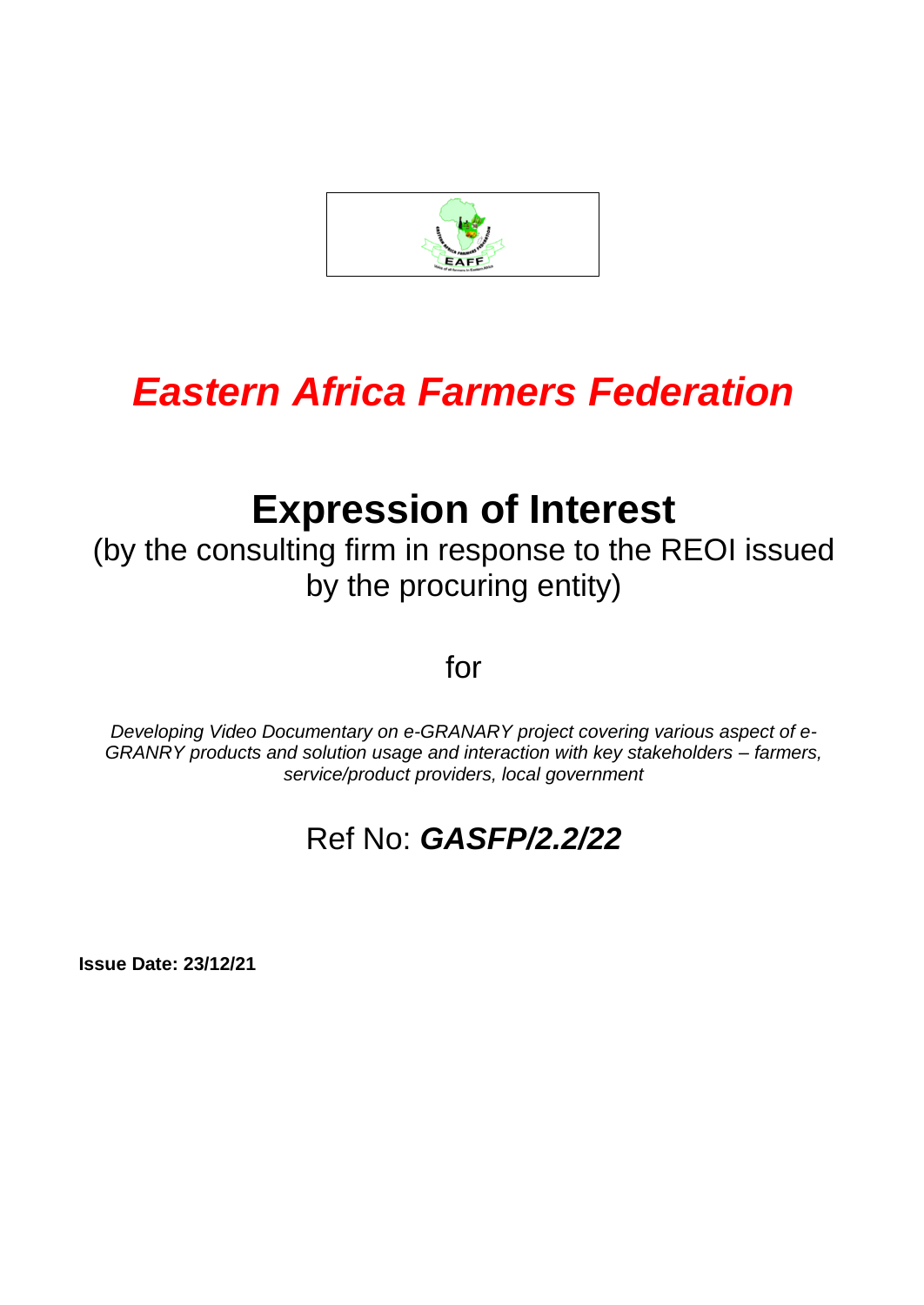#### **Instructions to Consultants<sup>1</sup> Reference Number:** *GASFP/2.2/22*

#### *22rd December 2021*

*Developing Video Documentary on e-GRANARY project covering various aspect of e-GRANRY products and solution usage and interaction with key stakeholders – farmers, service/product providers, local government*

- $1_{-}$ This request for expressions of interest (REOI) appeared in *the New vision* newspaper on *23rd December,2021,* on the EAFF website.
- $2.$ EAFF now invites expressions of interest (EOIs) from legally constituted consulting firms to provide *Developing Video Documentary on e-GRANARY project covering various aspect of e-GRANRY products and solution usage and interaction with key stakeholders – farmers, service/product providers, local government*
- $3<sub>1</sub>$ More details on these consulting services are provided in the preliminary terms of reference (PTOR) attached as **Annex 1**. The consultant may sub-contract selected activities provided that said services do will not exceed 20% of the total consultancy work.
- $4<sub>1</sub>$ Before preparing its EOIs, the consultant is advised to review the preliminary terms of reference attached as **Annex 1**, which describe the assignment and **Annex 2** that details the evaluation of the technical qualifications.
- $5<sub>1</sub>$ The consultant shall not have any actual, potential or reasonably perceived conflict of interest. A consultant with an actual, potential or reasonably perceived conflict of interest shall be disqualified unless otherwise explicitly approved by the EAFF. A consultant including their respective personnel and affiliates are considered to have a conflict of interest if they a) have a relationship that provides them with undue or undisclosed information about or influence over the selection process and the execution of the contract, b) participate in more than one EOI under this procurement action, c) have a business or family relationship with a member of the client's board of directors or its personnel, EAFF or its personnel, or any other individual that was, has been or might reasonably be directly or indirectly involved in any part of (i) the preparation of this expression of interest, (ii) the selection process for this procurement, or (iii) execution of the contract. The consultant has an ongoing obligation to disclose any situation of actual, potential or reasonably perceived conflict of interest during preparation of the EOI, the selection process or the contract execution. Failure to properly disclose any of said situations may lead to appropriate actions, including the disqualification of the consultant, the termination of the contract and any other as appropriate under the EAFF

 $\overline{a}$ <sup>1</sup> This document refers to legally constituted consulting firms as "consultant".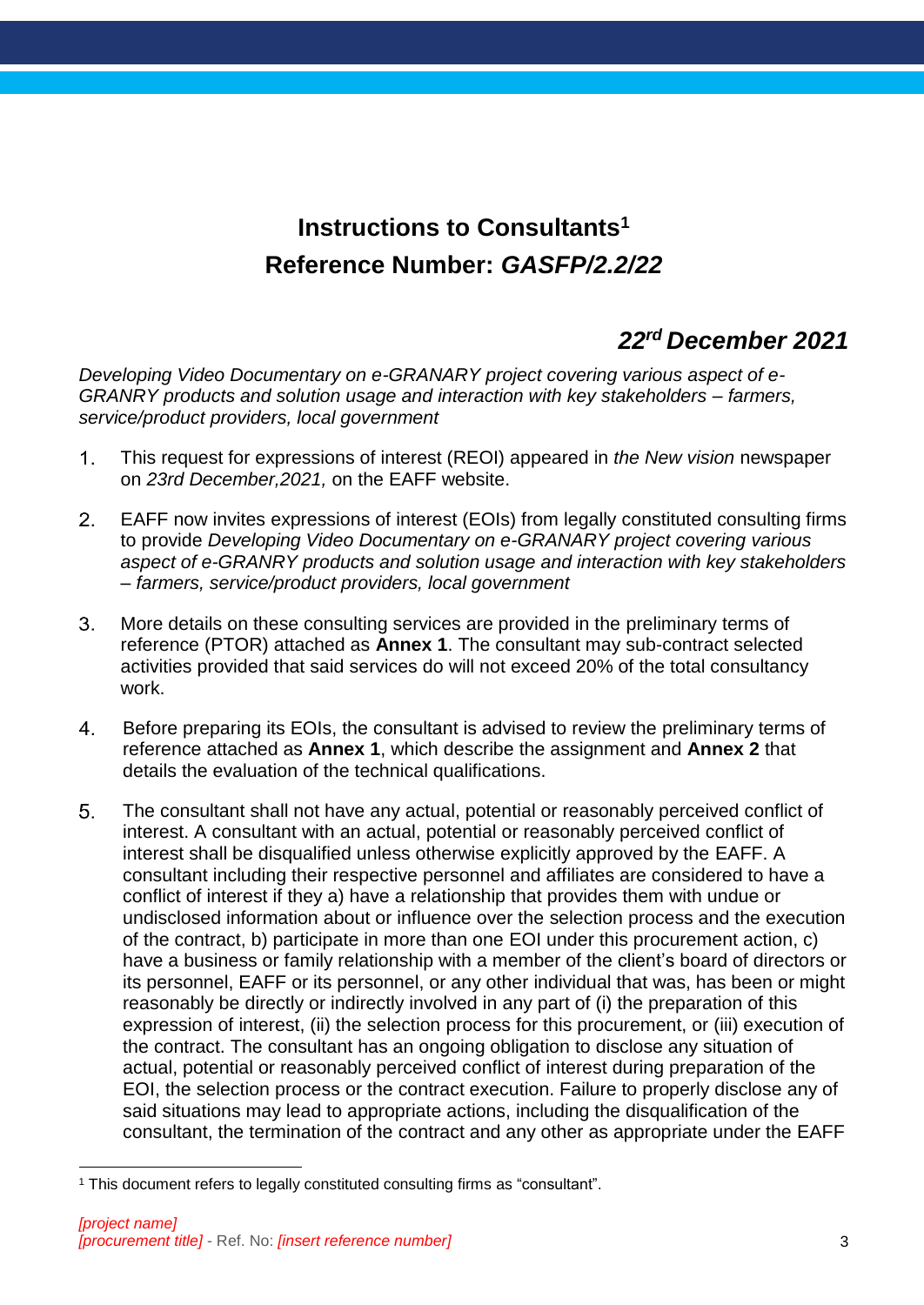Policy on Preventing Fraud and Corruption in its Projects and Operations<sup>2</sup>.

- $6.$ All consultants are required to comply with the Revised EAFF Policy on Preventing Fraud and Corruption in its Activities and Operations (hereinafter, "EAFF's Anticorruption Policy") in competing for, or in executing, the contract.
	- a. If determined that a consultant or any of its personnel or agents, or its subconsultants, sub-contractors, service providers, suppliers, sub-suppliers and/or any of their personnel or agents, has, directly or indirectly, engaged in any of the prohibited practices defined in EAFF's Anticorruption Policy or integrity violations such as sexual harassment, exploitation and abuse as established in EAFF's Policy to Preventing and Responding to Sexual Harassment, Sexual Exploitation and Abuse<sup>3</sup> in competing for, or in executing, the contract, the EOI may be rejected or the contract may be terminated by the client.
	- b. In accordance with EAFF's Anticorruption Policy, EAFF has the right to sanction firms and individuals, including by declaring them ineligible, either indefinitely or for a stated period of time, to participate in any EAFF-financed and/or EAFF-managed activity or operation. EAFF also has the right to recognize debarments issued by other international financial institutions in accordance with its Anticorruption Policy.
	- c. Consultants and any of their personnel and agents, and their sub-consultants, subcontractors, service providers, suppliers, sub-suppliers and any of their personnel and agents are required to fully cooperate with any investigation conducted by the Fund, including by making personnel available for interviews and by providing full access to any and all accounts, premises, documents and records (including electronic records) relating to this selection process or the execution of the contract and to have such accounts, premises, records and documents audited and/or inspected by auditors and/or investigators appointed by EAFF.
	- d. Consultants have the ongoing obligation to disclose in their EOI and later in writing as may become relevant: (i) any administrative sanctions, criminal convictions or temporary suspensions of themselves or any of their key personnel or agents for fraud and corruption, and (ii) any commissions or fees paid or to be paid to agents or other parties in connection with this selection process or the execution of the contract. As a minimum, consultants must disclose the name and contact details of the agent or other party and the reason, amount and currency of the commission or fee paid or to be paid. Failure to comply with these disclosure obligations may lead to rejection of the EOI or termination of the contract.
	- e. Consultants are required to keep all records and documents, including electronic records, relating to this selection process available for a minimum of three (3) years after notification of completion of the process or, in case the consultant is awarded the contract, execution of the contract.

 $\overline{a}$